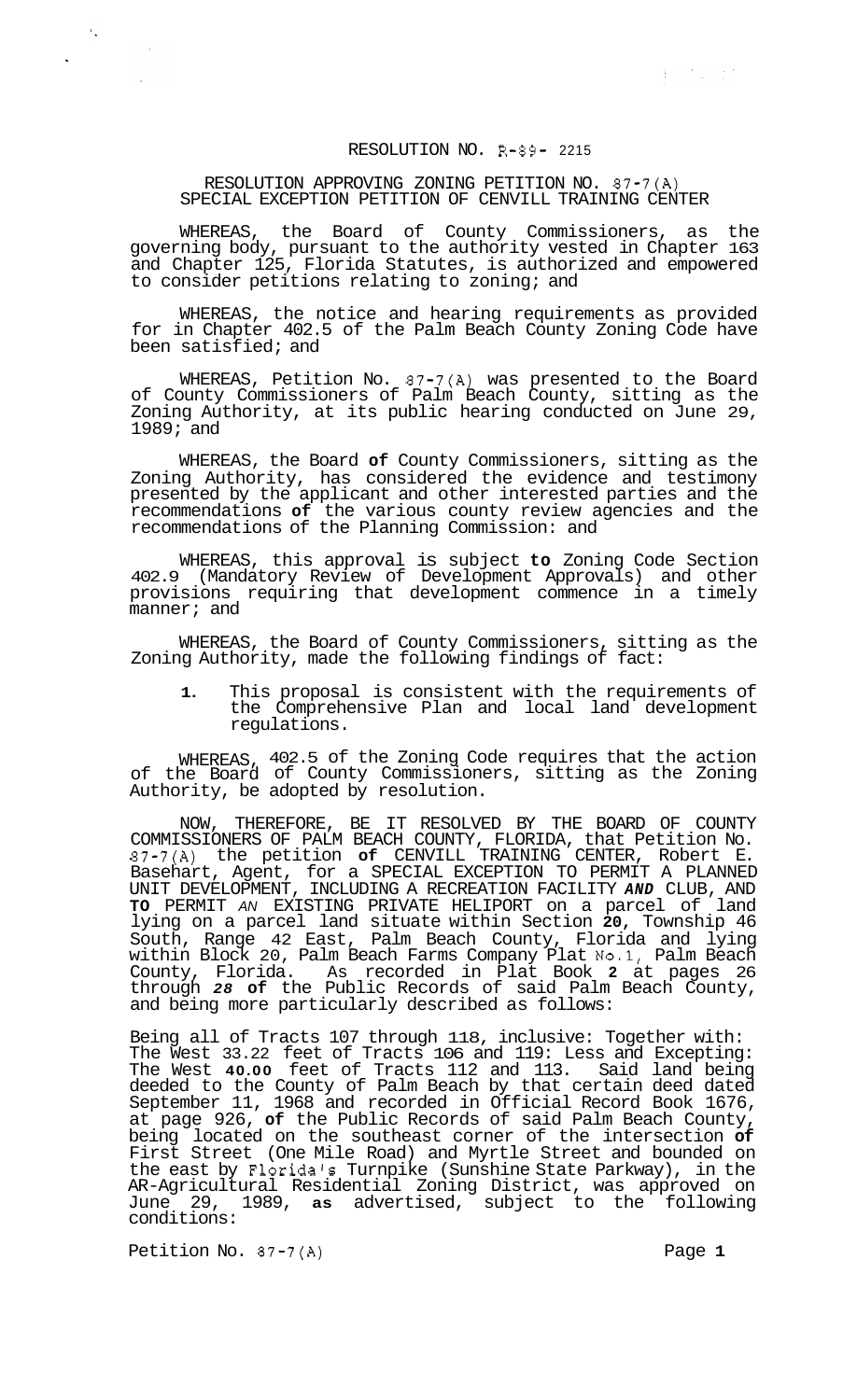- **1.**  All property included in the legal description **of**  this petition shall be subject to **a** Declaration of Restrictions and Covenants acceptable to the County Attorney's office which shall provide, among other things, for: Formation of a single "master" property owner's association, and automatic membership in the "master" association by any party holding title to any portion of the property included in the PUD.
- **2. No** building permit shall be issued for the subject property until such a time that the site is connected to a public sewer system and water supply system.
- **3.**  Since sewer and water service are available to the property, septic tank and well shall not be approved for use on said property.
- **4.**  Prior to Master Plan Certification, the petitioner shall:
	- a. Dedicate the civic site by unencumbered fee simple title deed to Palm Beach County, **2% of** the gross area of the Planned Unit Development *(8.0* acres) ; or
	- b. The petitioner may exchange the required on-site dedication of land for civic uses either for a parcel of land off-site equal in acreage or cash of equal value. In the event that the off-site land dedication is<br>of less cash value than the on-site less cash value than the on-site dedication, petitioner shall also contribute an amount in cash equal to the difference between the value of the on-site and off-site land dedications. The value **of** the on-site land dedication shall be based upon its value as a civic site. This contribution shall be used to offset the identifiable impacts directly attributable to this project. If an off-site land or cash contribution is accepted by Palm Beach County, the petitioner shall be deemed to have satisfied the intent of Zoning Code, Section 500.21.H.
- **5.**  The open space areas, created by the configuration of the development pods shall be limited to open pasture land for grazing of horses, including area for horseback riding and passive recreation.
- *6.*  The PUD shall be limited **to 300** dwelling units, a club house with recreation facilities, 12 guest rooms, pasture/grazing land, an equestrian center (101.5 ac) and civic site. The guest rooms in the clubhouse shall be limited to guests of residents that live. in the Planned Unit Development.
- *7.*  The Developer shall provide discharge control and treatment for the stormwater runoff in accordance with all applicable agency requirements in effect at the time **of** the permit application. However, at a minimum, this development shall retain onsite the first one inch of stormwater runoff. In the event that the subject site abuts a Florida Department of Transportation maintained roadway, concurrent

Petition **NO.** *87-7* **(A)** Paae **2**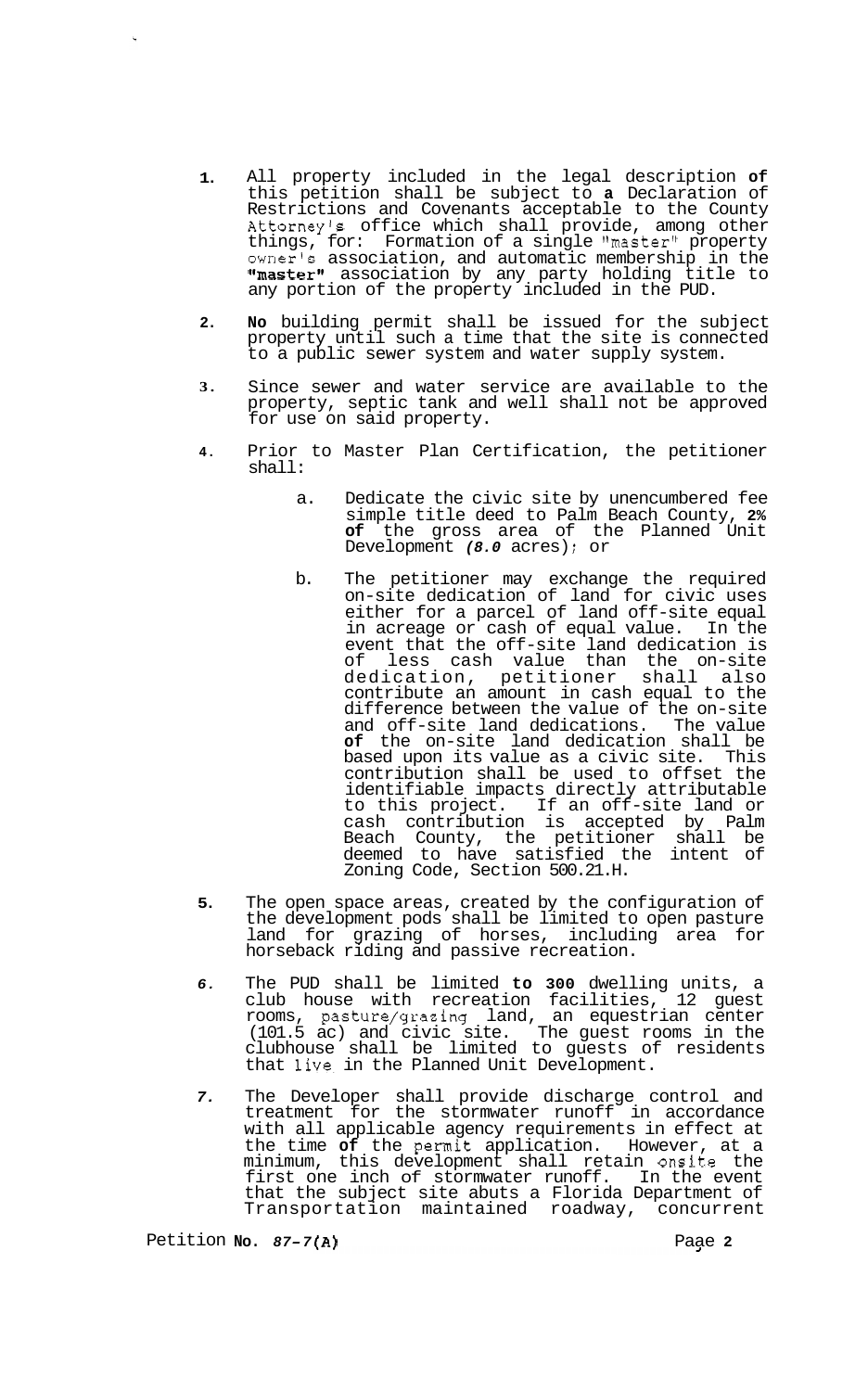approval from the Florida Department of Transportation will also be required. The drairage system shall be maintained in an acceptable condition as approved by the County Engineer.

- **8.** The Property owner shall convey for the ultimate right-of-way of:
	- a. Linton Boulevard, a total of **120** feet **on** an alignment approved by the County Engineer;
	- b. Lyons Road, **55** feet from centerline; ancl,
	- c. the additional right-of-way required for the Turnpike Overpass and expar,ded intersections at Lyons Road and Linton Boulevard.

All within 180 days of the approval of the Resolution approving this project.

- **9.** The Property owner shall provide to Palm Beach County a road drainage easement which **is** adjacent to the property within the project **Is** internal lake system capable of accommodating all runoff from those segments of Lyons Road and Linton Boulevard along the property frontage and for a maximum **400** ft. distance each side of the property boundary lines along Lyons Road and Linton Boulevard. The drainage system within the project shall have suffic:.ent retention/detention capacity to meet the storm water discharge requirements of the applicable Drainage District and South Florida Water Management District. The design of the system shall assume the ultimate Thoroughfare Plan Section road drainage runoff.
- **10.** The Developer shall pay a Fair Share Fee in the amount and manner required by the "Fair Share Contribution for Road Improvements Ordinance" as it presently exists or as it may from time to time be amended. The Fair Share Fee for this project presently is **\$281,641.00 (3,503** trips **X \$80.40** per trip) . Based on the Traffic Performance Stanc-ards (Category "B"), the developer shall contribute an additional **\$70,410.00** toward Palm Beach Courky's existing Roadway Improvement Program. Any funds remaining after receiving credit for work performed in accordance with condition nos. **7, 12, 13, 14, 15, 16, 17** and **18** from the total **\$352,051.00** to be paid prior to June 1, 1990. If the "Fair Share Contribution for Road Improvements Ordinance" is amended to increase the Fair Share Fee, this additional amount of **\$70,410.00** shall be credited toward the increased Fair Share Fee.
- 11. The petitioner shall convey to the Lake Worth Drainage District:
	- a. The north **50** feet of Tracts **4-16,** B1oc:k **29**  Palm Beach Farms Plat **No. 1,** P. B. **2,** :?ages **27** and **28** for Right-of-way for Lateral Canal **No. 36;**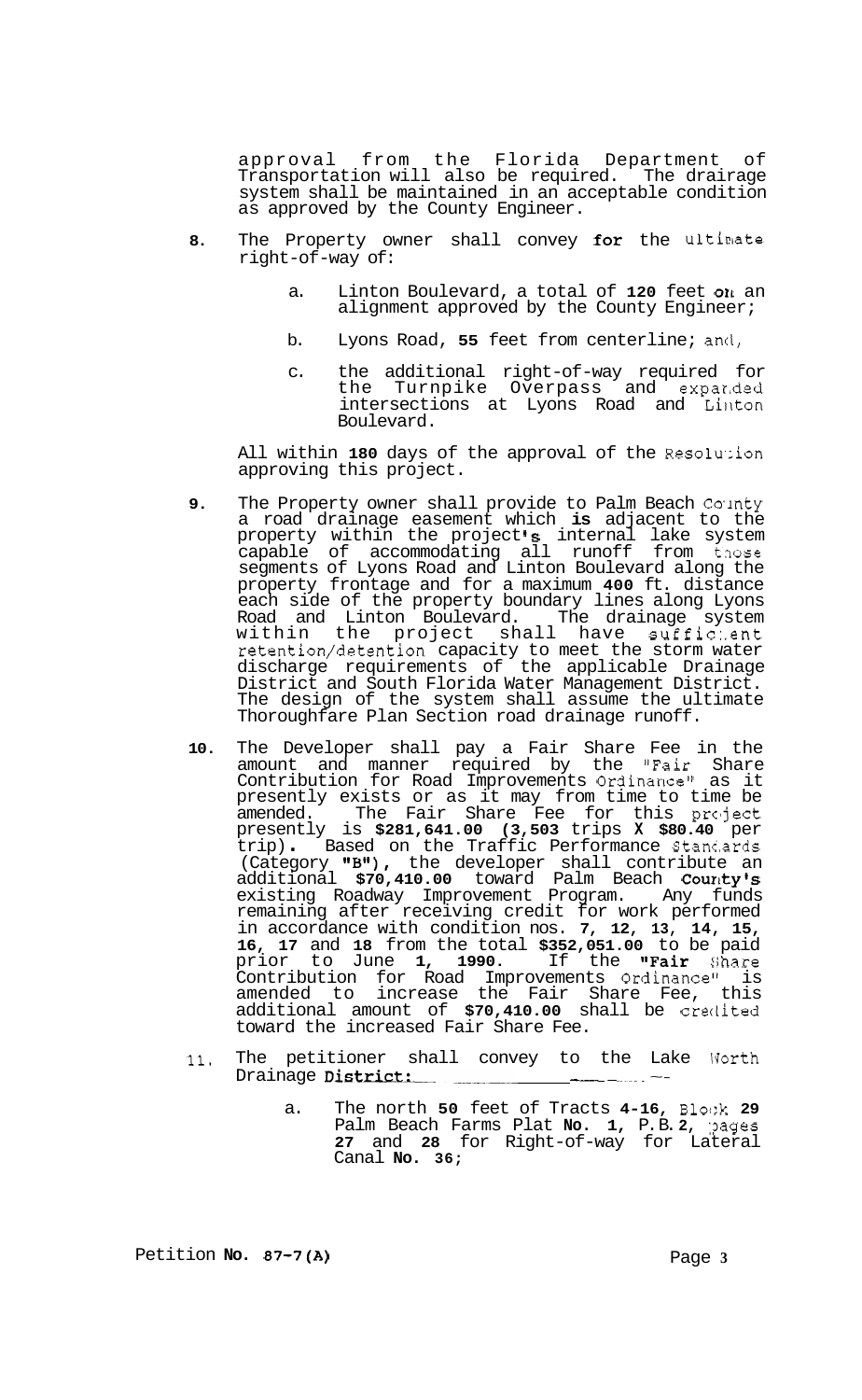- b. The south **15** feet **of** Tracts **49-62,** Blxk **29,** Palm Beach Farms Plat **No. 1, P.B.2,**  pages **27** and **28** for Right-of-way €or Lateral Canal **No.** 37; and,
- c. A parcel **of** land **40** feet in width lying immediately west of and adjacent to the west Right-of-way line of E-2W Canal bounded on the north by **L-36** Canal and bounded on the south by L-37 Canal for Right-of-way of Equalizing Canal **No. 2-ti.**

All of these conveyances shall be by Quit Claim Ieed or an Easement Deed in the form provided by said District within ninety **(90)** days of the approval of the Resolution approving this project.

- **12.** The Property owner shall provide construction p:.ans for Lyons Road as an ultimate 110 foot section from West Atlantic Avenue to the project's south proparty line plus the appropriate tapers. These construction plans shall be approved by the County Engineer based upon Palm Beach County's minimum Construction ?lan Standards as they presently exist or as they may €rom time to time be amended. These construction plans shall be provided by December 1, 1990. Plan costs shall be approved by the County Engineer.
- **13.** The petitioner shall provide for the acquisitio, by funding the right-of-way for Lyons Road a total **cf 54**  feet **on** an alignment approved by the County Engineer from Linton Boulevard to West Atlantic Avenue. This developer shall enter into a written agreement with the Right of Way Acquisition Section within **10** days of the approval **of** the Resolution approving this project or prior to the certification of the Mz.ster Plan whichever shall first occur.
- **14.** The property owner shall prepare and provide tc the County all necessary right-of-way acquisition documents including but not limited to surreys, property owners maps, legal descriptions for acquisition, and parcelled right-of-way maps required for the construction of Lyons Road right-of-wey as referenced above and subject to the approval **oj:** the County Engineer. These documents shall include a title search for a minimum of 25 years.
- 15. The property owner shall fund the construction  $x$  at the option of the County Engineer, construct Lyons Road as a **2** lane section from West Atlantic Avenue to Linton Boulevard in accordance with the Condition above.
- Developer shall construct at the intersection of  $16.$ Lyons Road and West Atlantic Avenue:
	- left turn lane, east approach;  $a.$
	- **b.** right turn lane, west approach; and,
	- c. left turn lane, south approach

All concurrent with the construction of Lyons Road as referenced in the Condition above.

Petition **No. 87-7** (A) Pag 2 4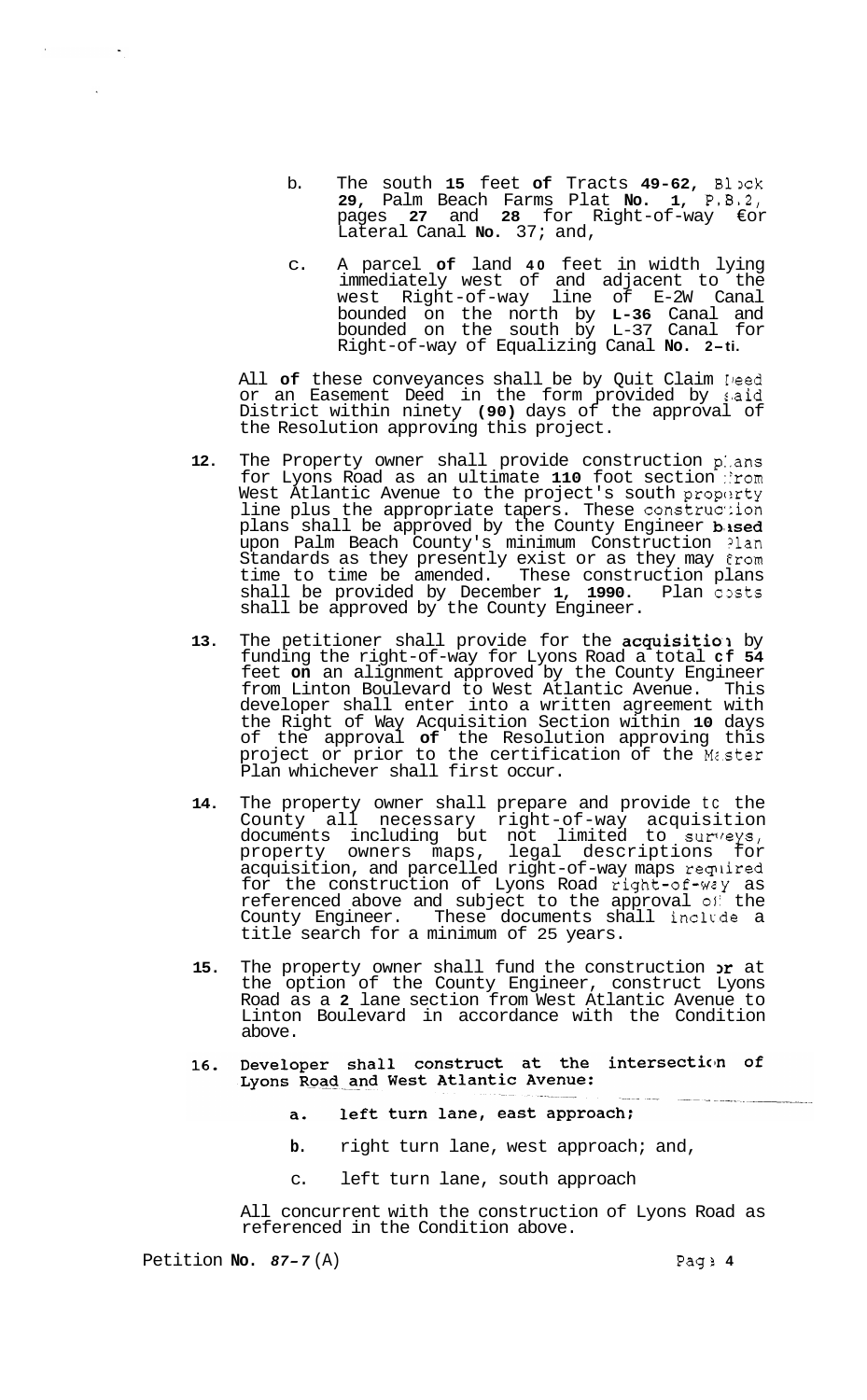- 17. The Property owner shall provide construction plans for Linton Boulevard as a **4** lane median divided section (expandable to *6)* from the project's entrance road west to State Road *7,* plus the appropriate tapers. These construction plans shall be approved by the County Engineer based upon Palm Beach County's minimum Construction Plan Standards as they presently exist or as they may from time to time be amended. These construction plans shall be completed withic. **12**  months of the alignment of Linton Boulevard. F'lan costs shall be approved by the County Engineer.
- **18.**  The property owner shall construct Linton Boulevard as a **2** lane undivided section from the project's entrance road to Lyons Road in accordance with the condition above. This construction shall be completed concurrent with the improvements with the first plat.
- **19.**  In order to comply with the mandatory traffic performance standards the property owner shall be restricted to the following phasing schedule: **No**  more than **113** building permits shall be issued **until** West Atlantic has been constructed as a 4 lane section from State Road 7 to the Florida Turnpike Entrance/Exit plus the appropriate paved tapers. At the option of the County Engineer, this limitation may be waived if Lyons Road is completed to C‼int Moore Road.
- **20.**  The Developer shall install signalization if warranted as determined by the County Engineer at:
	- a. Lyons Road and Linton Boulevard; and,
	- b. West Atlantic Avenue and Lyons Road.

Should signalization not be warranted after **12** mo:nths of the final Certificate of Occupancy this property owner shall be relieved from this condition.

- **21.**  Surety shall be posted for all work performed under Condition **Nos. 12** and **17** prior to June **1, 1990** and for Condition **Nos. 15, 16** and **18** prior to Decembelr **1, 1990.**
- **22.**  Developer shall, within six *(6)* months of the date *of*  the resolution approving this special except:ion, complete and submit to the County Engineer an alignment study acceptable to the County Engineer.
- **23.**  Developer shall participate in any public hearings scheduled by the Board of County Commissioners relating to the alignment of Linton Boulevard bel:.ween the Sunshine State Parkway and **U.S. 441.** In the event that the Board of County Commissioners, in its sole discretion, determines that the alignment of Linton Boulevard should be in a location different than that shown on the approved Master Plan, developer shall resubmit a master plan showing the location of Linton Boulevard consistent with the location of Linton Boulevard established by the Board of County Commissioners. **No** site plan shall be approved until such time *as* the alignment of Linton Boulevard has been established between the Sunshine

Petition **No.** 87-7(A) Petition **No.** 87-7(A)